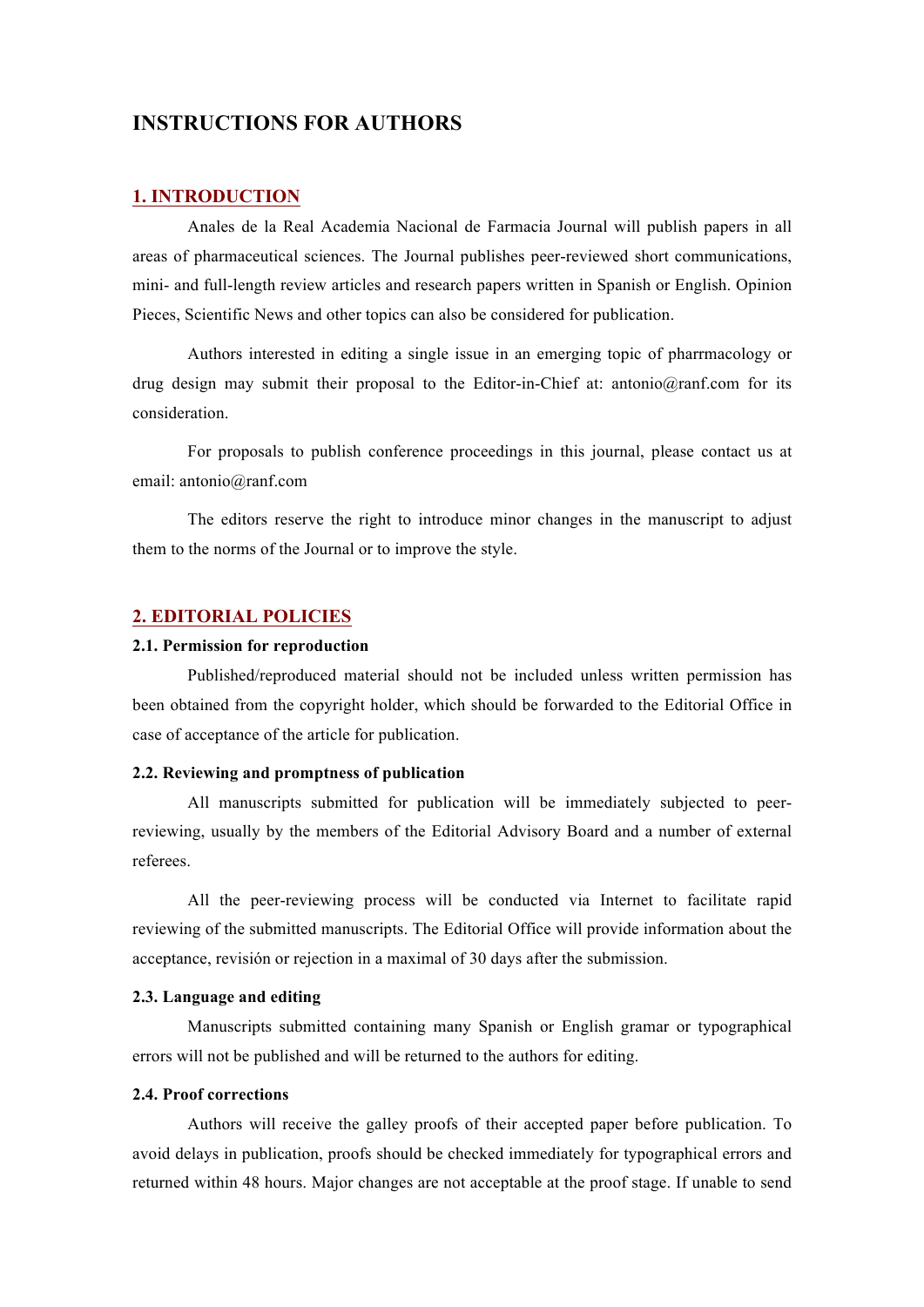corrections within 48 hours due to any reasons, the author(s) must at least send an acknowledgement when receiving the galley proofs or the article will be published exactly as received. The publishers will not be responsible for any error occurring in the published manuscript in this regard.

The corresponding author should be clearly designated in the submitted manuscript and their complete address, business telephone and fax numbers and e-mail address must be stated to receive correspondence and galley proofs. The corresponding author will be responsible of the revised version of the manuscript incorporating all the corrections in the re-submitted manuscript after the approval of all the co-authors of the manuscript.

### **2.5. Copyright**

Authors who publish in Anales de la Real Academia Nacional de Farmacia journals will transfer the copyright to their work to Real Academia Nacional de Farmacia (RANF). Submission of a manuscript to the journal implies that all authors have read and agreed to the content of the Copyright Form that is displayed in the online application. It is a condition of publication that manuscripts submitted to this journal have not been published and will not be simultaneously submitted or published elsewhere. Plagiarism is strictly forbidden, and by submitting the article for publication the authors agree that the publishers have the legal right to take appropriate action against the authors, if plagiarism or fabricated information is discovered. By online submitting a manuscript the authors agree that the copyright of their article is transferred to the publishers when the article is accepted for publication. Once submitted to the journal, the author will not withdraw their manuscript at any stage prior to publication.

## **2.6. Self-archiving**

The authors may post the first draft of an article submitted for publication on their personal web pages, repositories of their institution or any noncommercial repository for personal, internal use of the institution or academic publication.

Authors can deposit the accepted version of the article reviewed by peers in their personal websites, repository of your institution or any noncommercial repository as PMC or arXiv.

In accordance with the agreement of copyright, RANF does not allow to file the final published version of the manuscript**.**

## **2.7. E-Pub**

RANF is pleased to offer the electronic publication of papers after the publication of the corresponding issue.

#### **2.8. Disclaimer**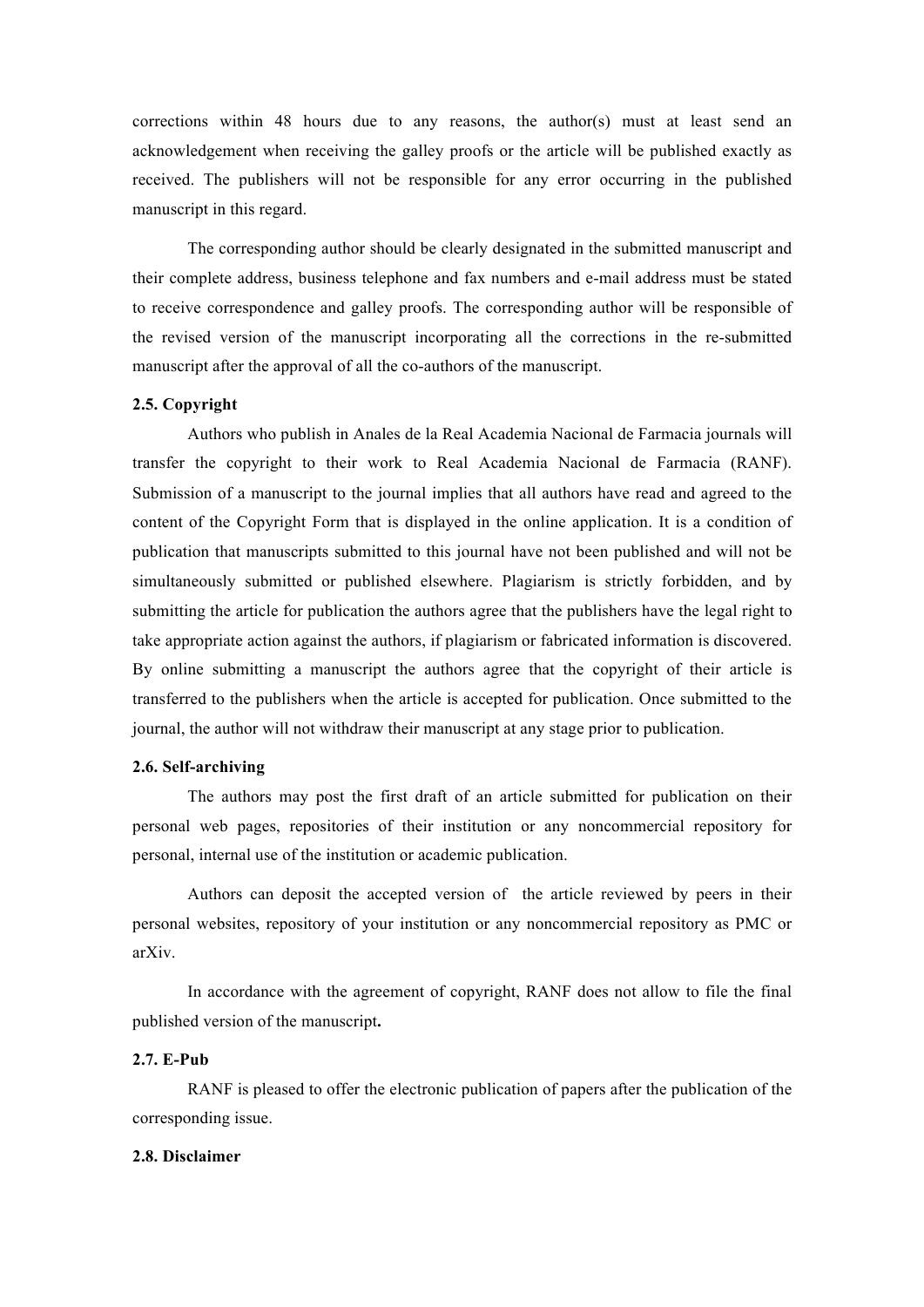Articles appearing in this journal may contain statements, opinions, and information that have errors in facts, figures, or interpretation. Accordingly, RANF Publishers, the editors and their employees are not responsible or liable for the use of any such inaccurate or misleading data, opinion or information contained in articles of the E-Pub or online.

# **2.9. Standard Protocol on Approvals, Registrations, Patient Consents & Animal Protection**

All clinical investigations must be conducted according to the Declaration of Helsinki principles. For all manuscripts reporting data from studies involving human participants, formal review and approval by an appropriate institutional review board or ethics committee is required. For research involving animals, the authors should indicate whether the procedures followed were in accordance with the standards set forth in the eighth edition of Guide for the Care and Use of Laboratory Animals (grants.nih.gov/grants/olaw/Guide-for-the-care-and-useof-Laboratory-animals/; published by the National Academy of Sciences, The National Academies Press, Washington, D.C.).

A specific declaration of such approval must be made in the copyright letter and in a stand-alone paragraph at the end of the **Methods** section especially in the case of human studies where inclusion of a statement regarding obtaining the written informed consent from each subject or subject's guardian is compulsory. The original should be retained by the guarantor or corresponding author. Editors may request to provide the original forms by fax or email.

# **2.10. Authentication of Cell Lines**

RANF recommends that all cell lines to be authenticated prior to submitting a paper for review. Authors are therefore required to provide authentication of the origin and identity of the cells by performing cell profiling either in their own laboratory or by outsourcing an approved laboratory or cell bank. Authentication is required when a new line is established or acquired, before freezing a cell line, if the performance of the line is not consistent or results are unexpected, if using more than one cell line, and before publication of the study.

The cell lines profile should be cross-checked with the profile of the donor tissue of other continuous cell lines such as provided by the authentic data bank such as www.dsmz.de/fp/cgi-bin/str.html, ATCC®, etc.

#### **3. ONLINE MANUSCRIPT SUBMISSION**

The full manuscript has to be submitted online via RANF OJS System at:

http://analesranf.com/index.php/aranf/login

Manuscripts must be submitted by one of the authors of the manuscript, and should not be submitted by anyone on their behalf. The principal/corresponding author will be required to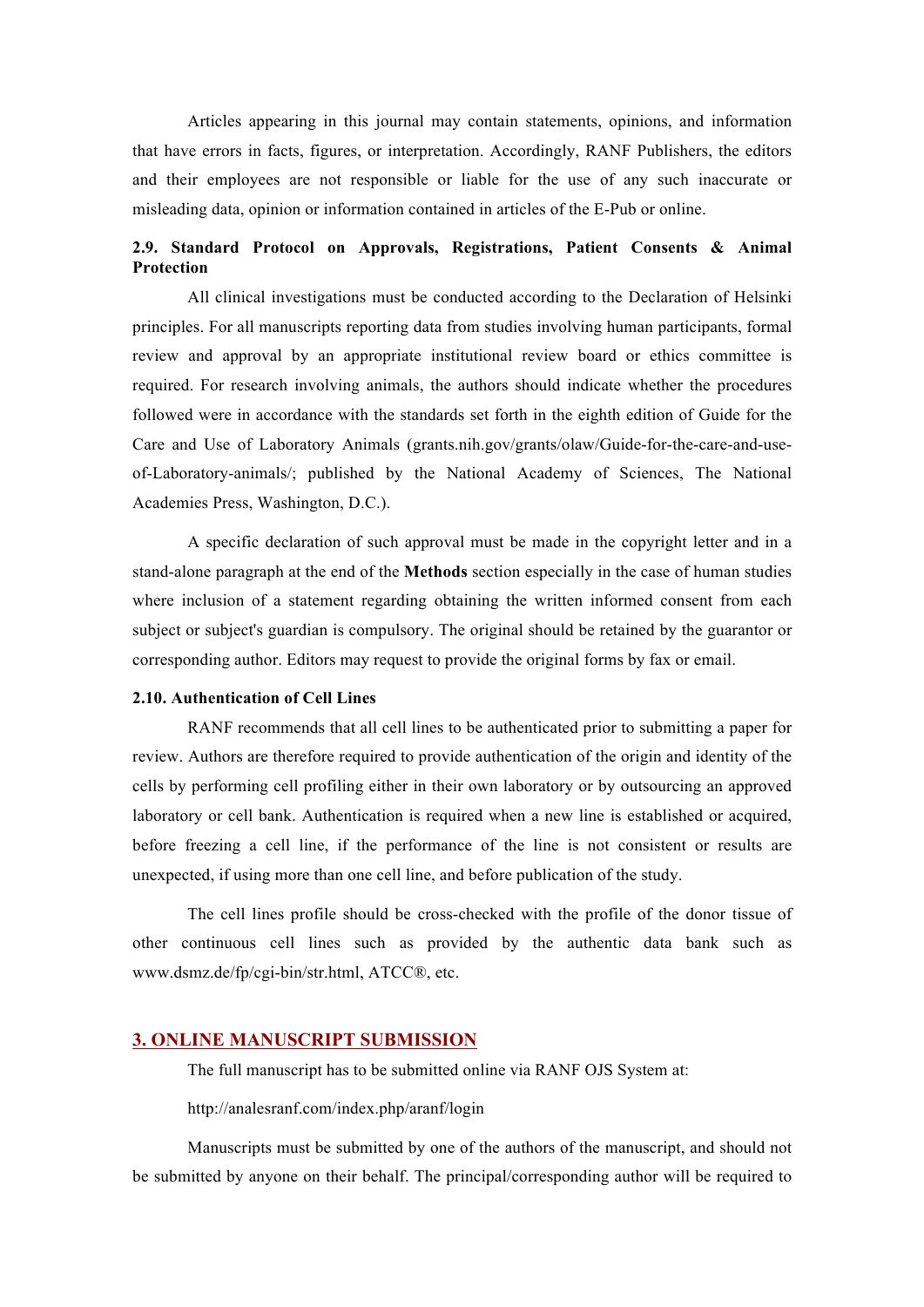read and accept a Copyright Form when sending the manuscript online, on behalf of all the coauthors (if any). The author(s) will confirm in the sending online that the manuscript (or any part of it) has not been published previously or is not under consideration for publication elsewhere.

For all online submissions, you must provide a single electronic copy of the complete article in MS Word file. Include embedded all the figures/illustrations/tables/chemical structures, etc. In addition, figures/illustrations in TIFF or JPEG format, and the chemical structures in ChemDraw (CDX) in separate files, will also be sent as supplementary material.

It is imperative that before submission, authors should carefully proofread the files for special characters, mathematical symbols, Greek letters, equations, tables, references and images, to ensure that they appear in proper format.

References, figures, tables, chemical structures etc. should be referred to in the text at the appropriate place where they have been first discussed. Figure legends/captions should also be provided.

# **4. MANUSCRIPT LENGTH, STYLE AND FORMAT**

# **4.1. Lenght**

# **4.1.a. Scientific News**

Scientific News are, mainly, comments about an article of relevant research in the pharmaceutical sciences.

### **4.1.b. Opinion Pieces**

Opinion Pieces are specific comments raised by a scientific matter in pharmaceutical sciences. Unlike the editorial, article is signed and represents the particular opinion of its autor. Opinion Pieces should be no longer than 4000 words inclusive of all the references, and should contain no more than ten Figures. These type of manuscript should follow the rules pertaining to the preparation, text-formatting and submission of Research Articles for this Journal. No abstract is required.

### **4.1.c. Short Communications**

Short Communications are intended for preliminary reports of original, significant research results that are limited in scope and, thus, do not warrant publication in the form of a regular Research Article. Communications should be no longer than 4000 words inclusive of all the references, and should contain no more than two Figures (which may be multi-panel) and/or Tables. These type of manuscript should follow the rules pertaining to the preparation, textformatting and submission of Research Articles for this Journal.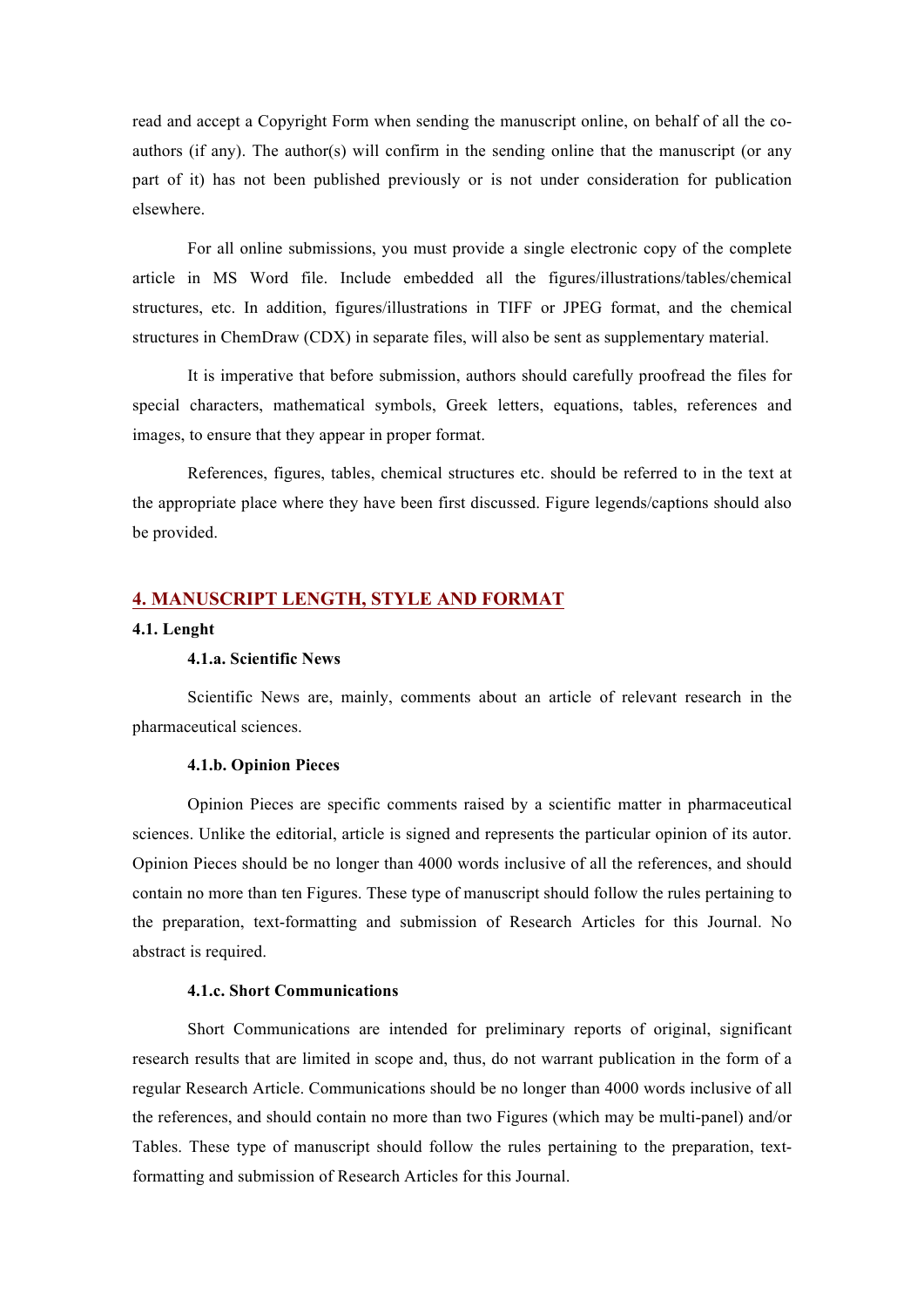#### **4.1.d. Mini-Reviews**

Mini-reviews should be 3000-6000 words excluding figures, structures, photographs, schemes, tables etc.

# **4.1.e Full-Length Reviews**

Full-length reviews should be 8000-40000 words excluding figures, structures, photographs, schemes, tables etc.

### **4.1.f. Research Articles**

Research articles should be 4000-8000 words excluding figures, structures, photographs, schemes, tables etc.

There is no restriction on the number of figures, tables or additional files e.g. video clips, animation and datasets, that can be included with each article.

### **4.2. Style and format**

**Font:** Times New Roman **Font Size**: 12pto **Font Color**: Black **Spacing:** Double-spaced **Paragraphs:** Justified **Tables, Schemes, Figures and captions**: placed in the text, as close as possible to the first citation. **Figures:** numbered with Arabic numerals. **Maps:** insert as Supplementary Material **Chemical Structures in**: \*.cdx (ChemDraw).

**Graphics in:** JPG, TIFF, PNG in a resolution of 900-1200 dpi.

### **5. MANUSCRIPT PREPARATION**

The manuscript should be written in Spanish or English in a clear and direct style. All pages must be numbered sequentially, facilitating in the reviewing and editing of the manuscript.

# **5.1. Manuscript sections for papers**

Manuscripts may be divided into the following sections:

Title page. Abstract. Keywords. Text Main and Organization. List of Abbreviations (if any). Conflict of Interest (disclaimer). Acknowledgements. References. Appendices.

# **5.2. Title page (fFirst page)**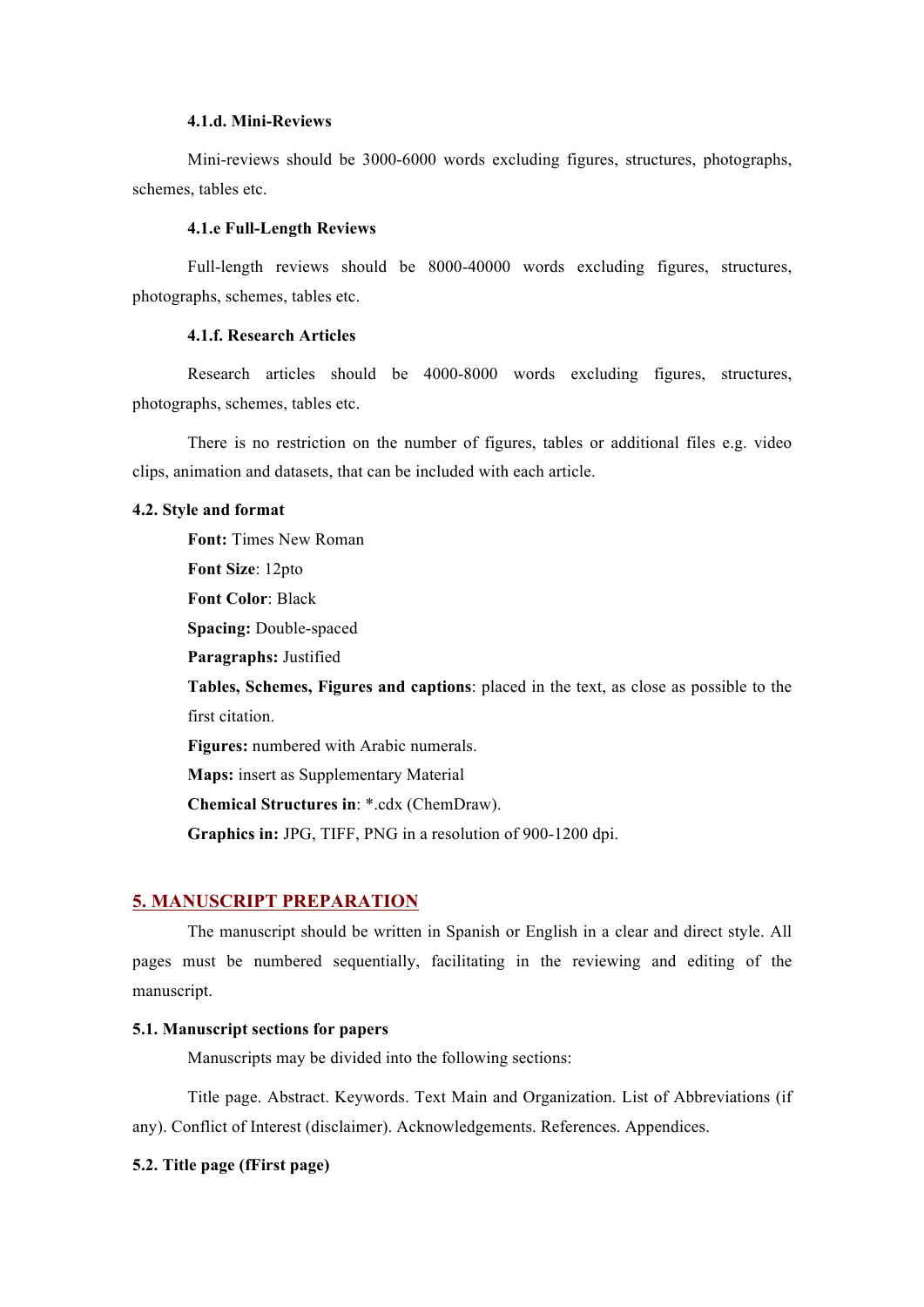Title page should include paper title, author(s) full name and affiliation and corresponding author(s) names complete affiliation/address, phone, fax, and email.

The title of the article should be precise and brief and must not be more than 120 characters. Authors should avoid the use of non-standard abbreviations The title should be written in type paragraph (e. g. Risk and safety of advanced therapy).

The title will be written both in English and in Spanish.

### **5.3. Abstract (Second page)**

The abstract should not exceed 250 words for review and research articles summarizing the essential features of the article. The use of abbreviations should be reduced to a minimum and the references should not be cited in the abstract.

The abstract will be written both in English and in Spanish. In the case of foreign authors which do not manage Spanish language, the Editorial Office will be in charge of the corresponding translation.

### **5.4. Keywords (Second page)**

6 to 8 keywords must be provided separated by semicolon (;) in English and Spanish language.

### **5.5. Text Main and Organization (Third page and successive)**

Authors should present their materials with the utmost conciseness and clarity.

Text main may be divided into the following sections: 1. Introduction; 2. Materials and method; 3. Results and Discusion (or Results then Discussion); 4. Conclusions.

Subsections will be numbered as follows: 1.1. and successive 1.1.a. and successive.

The reference numbers should be given in brackets in the text. For example: (1) (2, 3) (2, 7, 9) (10-17). Italics should be used for Binomial names of organisms (Genus and Species), for emphasis and for unfamiliar words or phrases. Non-assimilated words from Latin or other languages should also be italicized *e.g. per se*, *et al*. etc.

Greek symbols and special characters often undergo formatting changes and get corrupted or lost during preparation of manuscript for publication. To ensure that all special characters used are embedded in the text, these special characters should be inserted as a symbol but should not be a result of any format styling (Symbol font face) otherwise they will be lost during conversion to PDF/XML. Chemical equations, chemical names, mathematical usage, unit of measurements, chemical and physical quantity  $\&$  units must conform to International System of Units (SI) and Chemical Abstracts or IUPAC. All kinds of measurements should be reported only in SI.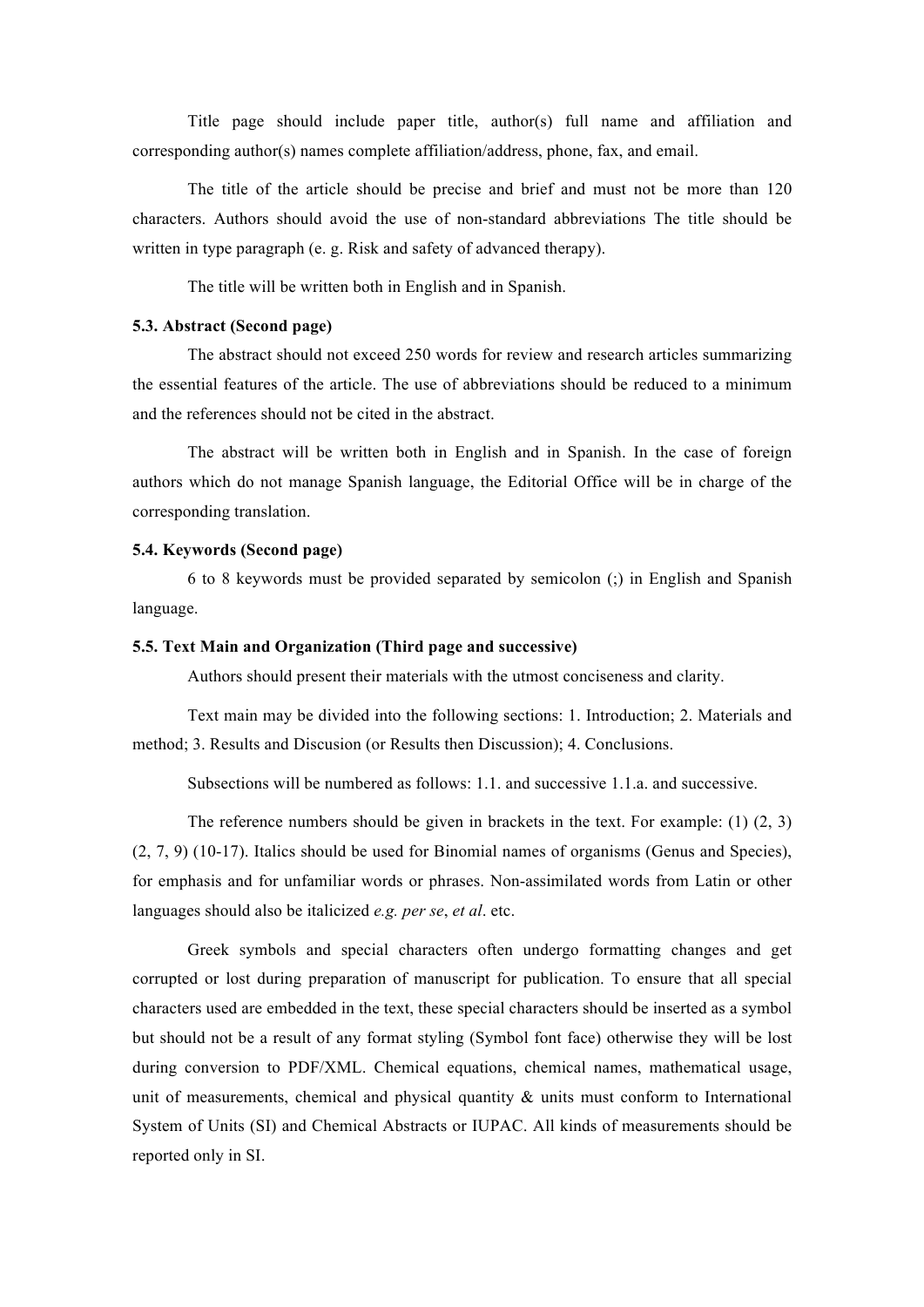#### **5.6. List of Abbreviations**

If abbreviations are used in the text either they should be defined in the text where first used, or a list of abbreviations can be provided.

### **5.7. Conflict of Interest**

Financial contributions and any potential conflict of interest (if any) must be clearly acknowledged under the heading 'Conflict of Interest'.

# **5.8. Acknowledgements (if any)**

This information must be included in the submitted manuscript as a separate paragraph under the heading 'Acknowledgements'. It will appear between the end of the bodytext and the reference list. Authors must list the source(s) of funding for the study. This should be done for each author.

## **5.9. References**

References must be listed in the numerical system (Vancouver). All references should be numbered sequentially (**in brackets**) in the text and listed in the same numerical order in the reference section (**without brackets**). The bibliography must be fully formatted before submission.

See below few examples of references listed in the correct Vancouver style:

### **Typical Paper Reference:**

[1] Boehm M, Nabel EG. Angiotensin-converting enzyme 2-a new cardiac regulator. N Engl J Med 2002; 347: 1795-7.

[2] SoRelle R. Long reach of the N-terminal of B-type natriuretic peptide. Circulation 2002; 106: 9059-63.

[3] Leone A. Biochemical markers of cardiovascular damage from tobacco smoke. Curr Pharm Des 2005; 11: 2199-208.

[4] Meuillet EJ, Mahadevan D, Vankayalapati H, *et al*. Specific inhibition of the Akt1 pleckstrin homology domain by D-3-deoxyphosphatidyl- myo-inositol analogues. Mol Cancer Ther 2003; 2: 389-99.

### **Typical Chapter Reference:**

[5] Ban Y, Tomer Y. Endocrine diseases. Graves's and Hashimoto's diseases. In: Oksenberg J, Brassat D, Eds. Immunogenetics of autoimmune disease. Medical Intelligence Unit. New York: Landes Bioscience and Springer Science-Business Media 2006; pp. 41-58.

[6] Astrup P. The arterial wall in atherogenesis. In Cavallero Ed. Atherogenesis. Padua: Piccin Medical Books 1965: pp. 77-92.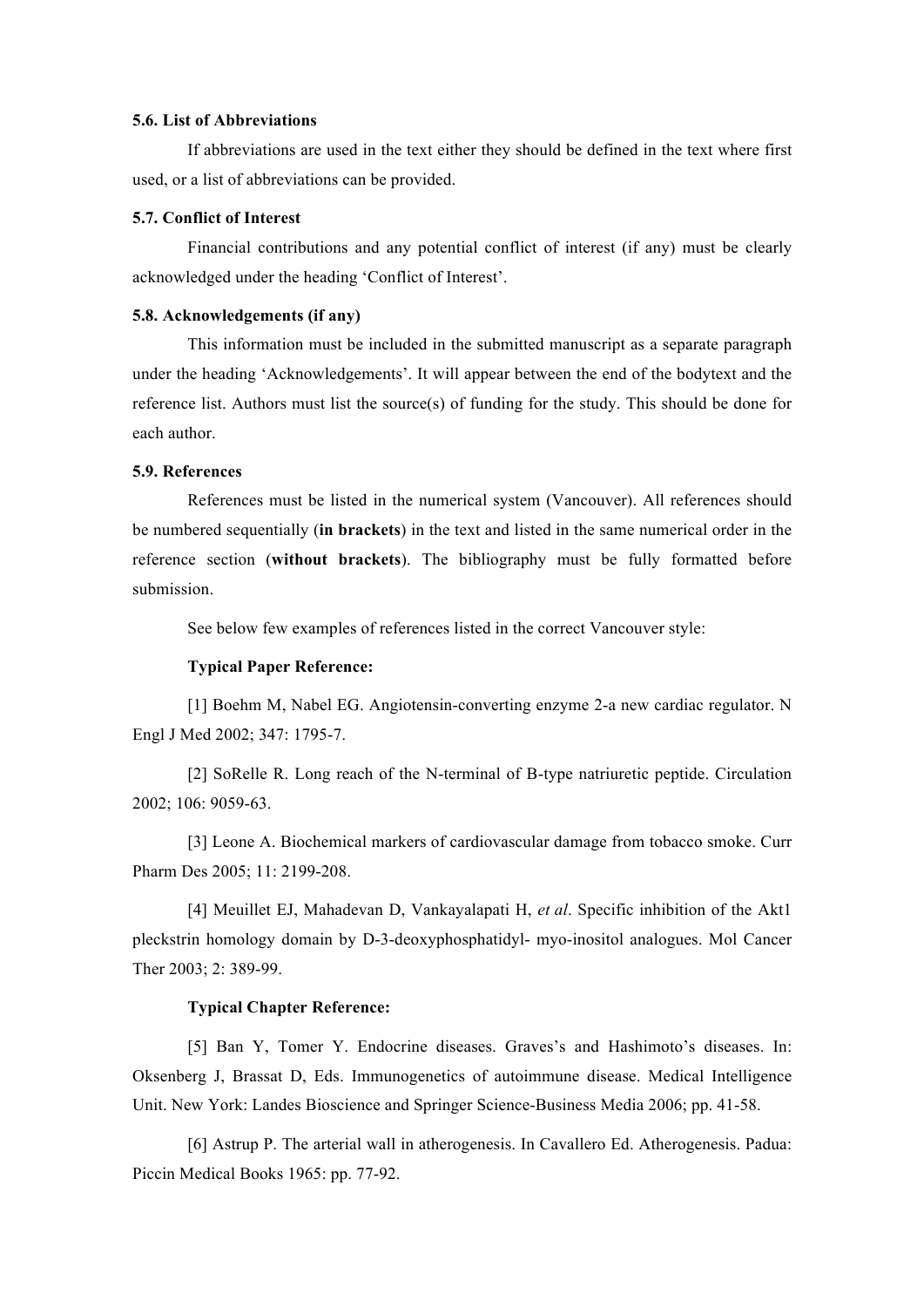### **Book Reference:**

[7] Carlson BM. Human embryology and developmental biology. 3rd ed. St. Louis: Mosby 2004.

[8] Rosai J. Histological typing of tumours of the thymus. 2nd ed. Berlin and Heidelberg: Springer-Verlag 1999.

### **Edited Book:**

[9] Brown AM, Stubbs DW, Eds. Medical physiology. New York: Wiley 1983.

### **Conference Paper and Proceedings:**

[10] Kimura J, Shibasaki H, Eds. Recent advances in clinical neurophysiology. Proceedings of the 10th International Congress of EMG and Clinical Neurophysiology; 1995 Oct 15-19; Kyoto, Japan. Amsterdam: Elsevier 1996.

[11] Cooper R, Cutler J, Desvigne-Nickens P, *et al*. Disparities in coronary heart disease, stroke, and other cardiovascular diseases in the United States: findings of the National Conference on Cardiovascular Disease Prevention. Circulation 2000; 102: 3137-47.

[12] Chao JT, Theriault A, Gapor A. Delta-tocotrienol is a potent inhibitor of monocyteendothelial cell adhesion. In: Cutting edge technologies For sustained competitiveness. Proceedings of the 2001 PI POC International palm Oil Congress, Food Technology and Nutrition Conference, Kuala Lumpur, Malaysia, Aug. 20-22, 2001; pp. 225-34.

### **Journal Article on the Internet:**

[13] Aylin P, Bottle A, Jarman B, Elliott P. Paediatric cardiac surgical mortality in England after Bristol: descriptive analysis of hospital episode statistics 1991-2002. Available from: (bmj.bmjjournals.com/cgi/content/full/329/7470/825).

[14] NCT01013350. Prospective observational long-term safety registry of multiple sclerosis patients who have participated in cladribine clinical trials (PREMIERE). Available at (clinicaltrials.gov/ct2/show/NCT01013350).

#### **Book/Monograph on the Internet:**

[15] Donaldson MS, Ed. Measuring the quality of health care (monograph on the internet). Washington: National Academy Press 1999 (cited 2004 Oct 8). Available from: (legacy.netlibrary.com).

[16] Silva ATA. Ed. Development of compounds potentially active against Helicobacter pylori. Monograph on the internet. Araraquara: School of Pharmaceutical Science, Universidade Estadual Paulista 2008. Available from: (www.fcfar.unesp.br/posgraduacao/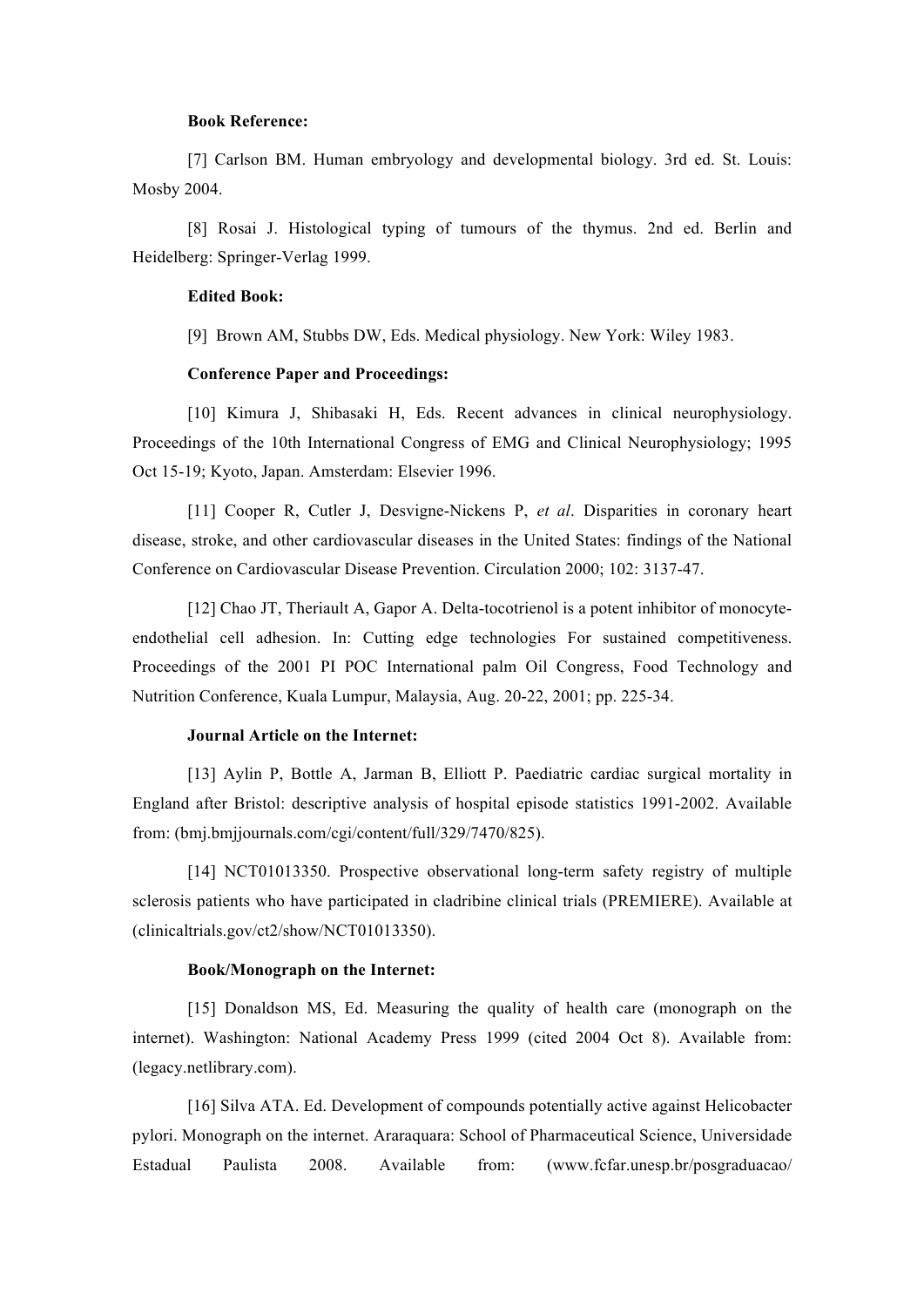cienciasfarmaceuticas/Disertacoes/2008/antonio\_tavora-completo.pdf) monograph in Portuguese.

#### **Web site/Homepage:**

[17] HeartCentreOnline (homepage on the Internet). Boca Raton, FL: HeartCentreOnline, Inc.; c2000-2004. Available from: (www.heartcentralonline.com).

[18] Tuberculosis Antimicrobial Acquisition and Coordinating Facility (TAACF), Global discovery program for novel anti-tuberculosis drugs [homepage on the Internet]. The National Institute of Allergy and Infectious Diseases (NIAID). Available from: (www.taacf.org).

### **Issue with Supplement:**

[19] Glauser TA. Integrating clinical trial data into clinical practice. Neurology 2002; 58(12 Suppl 7): S6-12.

[20] Durandy A, Kaveri SV, Kuijpers TW, *et al*. Intravenous immunoglobulins- understanding properties and mechanisms. Clin Exp Immunol 2009; 158(Suppl 1): 2-13.

#### **Patent:**

Pagedas AC, inventor; Ancel Surgical R&D Inc., assignee. Flexible endoscopic grasping and cutting device and positioning tool assembly. United States patent US 20020103498. 2002 Aug.

Some important points to remember:

All references must be complete and accurate.

If the number of authors exceeds six then et al. will be used after three names (the term " et al ." should be in italics).

Journal names should be abbreviated according to the Index Medicus/MEDLINE in:

http://www.ncbi.nlm.nih.gov/books/NBK3827/table/pubmedhelp.pubmedhelptable45/

Superscript should be avoided.

#### **5.10. Appendices**

In case there is a need to present lengthy, but essential methodological details, use appendices, which can be a part of the article. An appendix must not exceed three pages and 900 max. words per page.The information should be provided in a condensed form, ruling out the need of full sentences. A single appendix should be titled APPENDIX, while more than one can be titled APPENDIX A, APPENDIX B, and so on.

### **5.11. Supplementary Material**